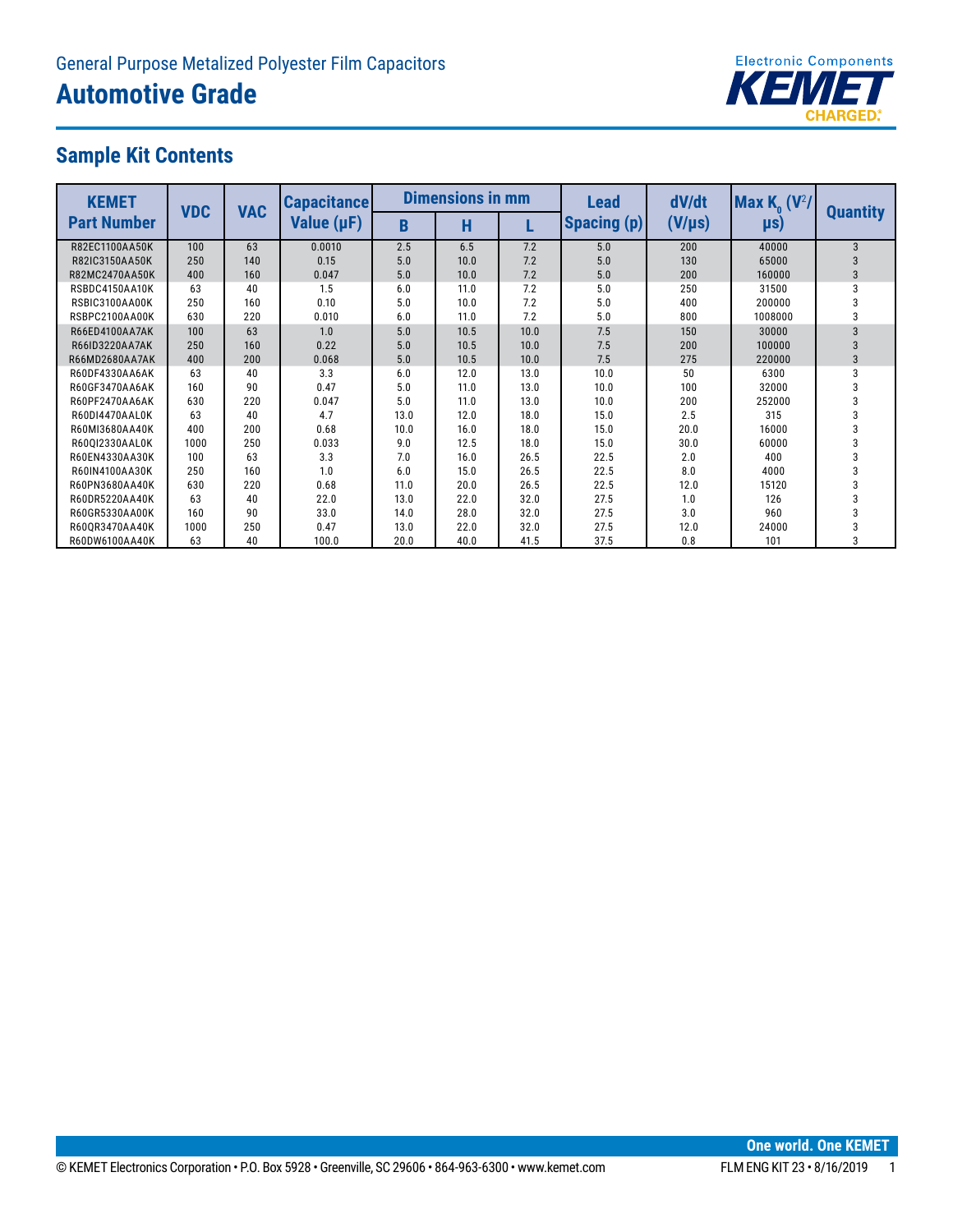

## **R60 Dimensions – Millimeters**



| p       |           | B       |           |         | H         |         |           |         | d         |
|---------|-----------|---------|-----------|---------|-----------|---------|-----------|---------|-----------|
| Nominal | Tolerance | Nominal | Tolerance | Nominal | Tolerance | Nominal | Tolerance | Nominal | Tolerance |
| 10.0    | ±0.4      | 4.0     | $+0.2$    | 9.0     | $+0.1$    | 13.0    | $+0.2$    | 0.6     | ±0.05     |
| 10.0    | ±0.4      | 5.0     | $+0.2$    | 11.0    | $+0.1$    | 13.0    | $+0.2$    | 0.6     | ±0.05     |
| 10.0    | ±0.4      | 6.0     | $+0.2$    | 12.0    | $+0.1$    | 13.0    | $+0.2$    | 0.6     | ±0.05     |
| 15.0    | ±0.4      | 5.0     | $+0.2$    | 11.0    | $+0.1$    | 18.0    | $+0.3$    | 0.8     | ±0.05     |
| 15.0    | ±0.4      | 6.0     | $+0.2$    | 12.0    | $+0.1$    | 18.0    | $+0.3$    | 0.8     | ±0.05     |
| 15.0    | ±0.4      | 7.5     | $+0.2$    | 13.5    | $+0.1$    | 18.0    | $+0.5$    | 0.8     | ±0.05     |
| 15.0    | ±0.4      | 8.5     | $+0.2$    | 14.5    | $+0.1$    | 18.0    | $+0.5$    | 0.8     | ±0.05     |
| 15.0    | ±0.4      | 9.0     | $+0.2$    | 12.5    | $+0.1$    | 18.0    | $+0.5$    | 0.8     | ±0.05     |
| 15.0    | $\pm 0.4$ | 10.0    | $+0.2$    | 16.0    | $+0.1$    | 18.0    | $+0.5$    | 0.8     | ±0.05     |
| 15.0    | ±0.4      | 11.0    | $+0.2$    | 19.0    | $+0.1$    | 18.0    | $+0.5$    | 0.8     | ±0.05     |
| 15.0    | ±0.4      | 13.0    | $+0.2$    | 12.0    | $+0.1$    | 18.0    | $+0.5$    | 0.8     | ±0.05     |
| 22.5    | ±0.4      | 6.0     | $+0.2$    | 15.0    | $+0.1$    | 26.5    | $+0.3$    | 0.8     | ±0.05     |
| 22.5    | ±0.4      | 7.0     | $+0.2$    | 16.0    | $+0.1$    | 26.5    | $+0.3$    | 0.8     | ±0.05     |
| 22.5    | ±0.4      | 8.5     | $+0.2$    | 17.0    | $+0.1$    | 26.5    | $+0.3$    | 0.8     | ±0.05     |
| 22.5    | ±0.4      | 10.0    | $+0.2$    | 18.5    | $+0.1$    | 26.5    | $+0.3$    | 0.8     | ±0.05     |
| 22.5    | ±0.4      | 11.0    | $+0.2$    | 20.0    | $+0.1$    | 26.5    | $+0.3$    | 0.8     | ±0.05     |
| 22.5    | ±0.4      | 13.0    | $+0.2$    | 22.0    | $+0.1$    | 26.5    | $+0.3$    | 0.8     | ±0.05     |
| 27.5    | ±0.4      | 9.0     | $+0.2$    | 17.0    | $+0.1$    | 32.0    | $+0.3$    | 0.8     | ±0.05     |
| 27.5    | ±0.4      | 11.0    | $+0.2$    | 20.0    | $+0.1$    | 32.0    | $+0.3$    | 0.8     | ±0.05     |
| 27.5    | ±0.4      | 13.0    | $+0.2$    | 22.0    | $+0.1$    | 32.0    | $+0.3$    | 0.8     | ±0.05     |
| 27.5    | ±0.4      | 14.0    | $+0.2$    | 28.0    | $+0.1$    | 32.0    | $+0.3$    | 0.8     | ±0.05     |
| 27.5    | ±0.4      | 18.0    | $+0.2$    | 33.0    | $+0.1$    | 32.0    | $+0.3$    | 0.8     | ±0.05     |
| 27.5    | ±0.4      | 22.0    | $+0.2$    | 37.0    | $+0.1$    | 32.0    | $+0.3$    | 0.8     | ±0.05     |
| 37.5    | ±0.4      | 11.0    | $+0.3$    | 22.0    | $+0.1$    | 41.5    | $+0.3$    | 1.0     | ±0.05     |
| 37.5    | ±0.4      | 13.0    | $+0.3$    | 24.0    | $+0.1$    | 41.5    | $+0.3$    | 1.0     | ±0.05     |
| 37.5    | $\pm 0.4$ | 16.0    | $+0.3$    | 28.5    | $+0.1$    | 41.5    | $+0.3$    | 1.0     | ±0.05     |
| 37.5    | ±0.4      | 19.0    | $+0.3$    | 32.0    | $+0.1$    | 41.5    | $+0.3$    | 1.0     | ±0.05     |
| 37.5    | ±0.4      | 20.0    | $+0.3$    | 40.0    | $+0.1$    | 41.5    | $+0.3$    | 1.0     | ±0.05     |
| 37.5    | ±0.4      | 24.0    | $+0.3$    | 44.0    | $+0.1$    | 41.5    | $+0.3$    | 1.0     | ±0.05     |
| 37.5    | ±0.4      | 30.0    | $+0.3$    | 45.0    | $+0.1$    | 41.5    | $+0.3$    | 1.0     | ±0.05     |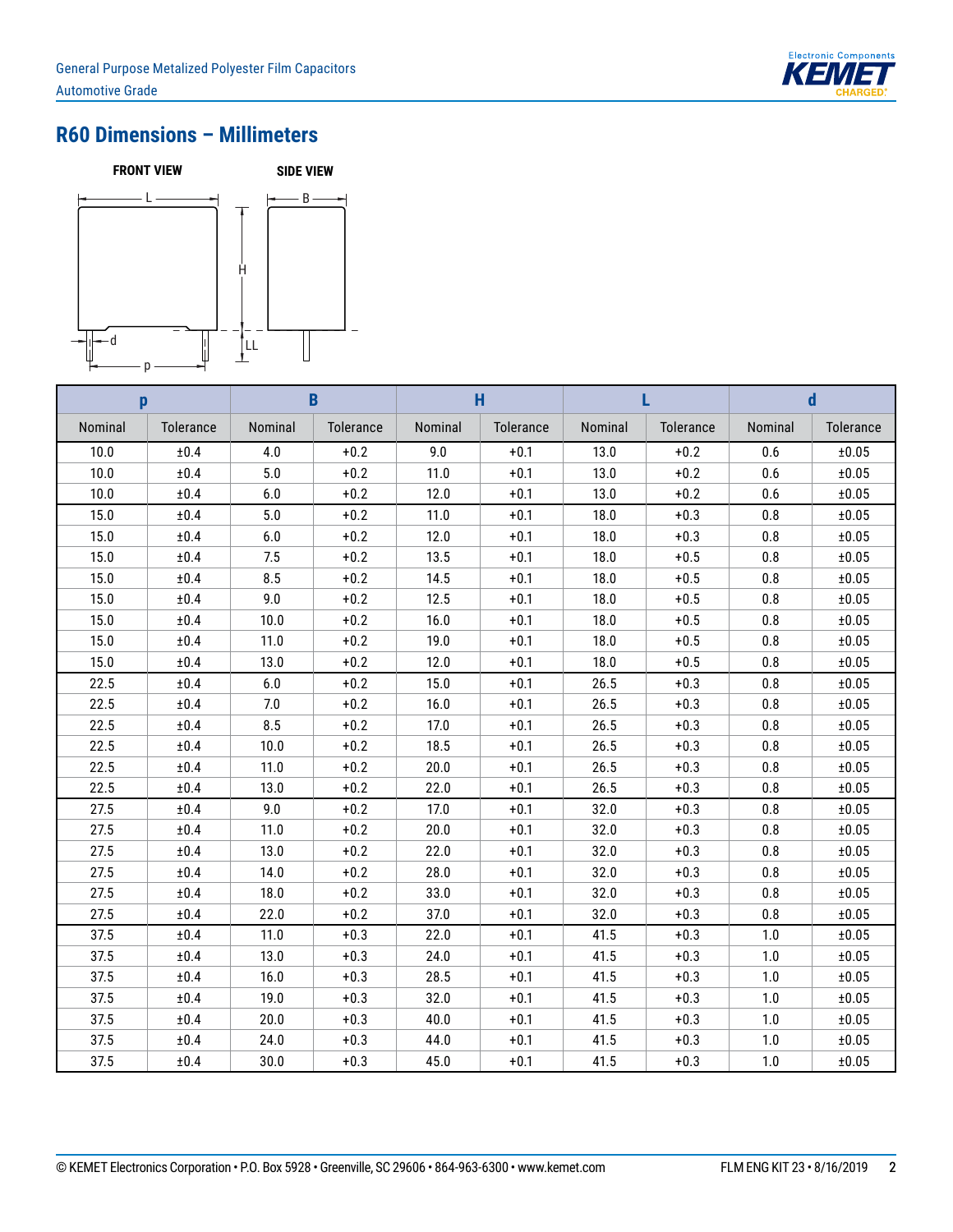![](_page_2_Picture_1.jpeg)

# **R66 Dimensions – Millimeters**

![](_page_2_Figure_3.jpeg)

| Nominal | Tolerance | Nominal | <b>Tolerance</b> | Nominal | Tolerance | Nominal | <b>Tolerance</b> | Nominal | Tolerance |
|---------|-----------|---------|------------------|---------|-----------|---------|------------------|---------|-----------|
| 7.5     | ±0.4      | 3.0     | $+0.1$           | 8.0     | $+0.1$    | 10.0    | $+0.2$           | 0.5     | ±0.05     |
| 7.5     | ±0.4      | 4.0     | $+0.1$           | 9.0     | $+0.1$    | 10.0    | $+0.2$           | 0.6     | ±0.05     |
| 7.5     | ±0.4      | 5.0     | $+0.1$           | 10.5    | $+0.1$    | 10.0    | $+0.2$           | 0.6     | ±0.05     |
| 7.5     | ±0.4      | 6.0     | $+0.1$           | 12.0    | $+0.1$    | 10.5    | $+0.2$           | 0.6     | ±0.05     |

### **R82 Dimensions – Millimeters**

![](_page_2_Figure_6.jpeg)

| Nominal | Tolerance | Nominal | Tolerance | Nominal | <b>Tolerance</b> | Nominal | <b>Tolerance</b> | Nominal | <b>Tolerance</b> |
|---------|-----------|---------|-----------|---------|------------------|---------|------------------|---------|------------------|
| 5.0     | ±0.4      | 2.5     | $+0.1$    | 6.5     | $+0.1$           | 7.2     | $+0.2$           | 0.5     | ±0.05            |
| 5.0     | ±0.4      | 3.5     | $+0.1$    | 7.5     | $+0.1$           | 7.2     | $+0.2$           | 0.5     | ±0.05            |
| 5.0     | ±0.4      | 4.5     | $+0.1$    | 9.5     | $+0.1$           | 7.2     | $+0.3$           | 0.5     | ±0.05            |
| 5.0     | ±0.4      | 5.0     | $+0.1$    | 10.0    | $+0.1$           | 7.2     | $+0.3$           | 0.5     | ±0.05            |
| 5.0     | ±0.4      | 6.0     | $+0.1$    | 11.0    | $+0.1$           | 7.2     | $+0.3$           | 0.5     | ±0.05            |
| 5.0     | ±0.4      | 7.2     | $+0.1$    | 13.0    | $+0.1$           | 7.2     | $+0.3$           | 0.6     | ±0.05            |